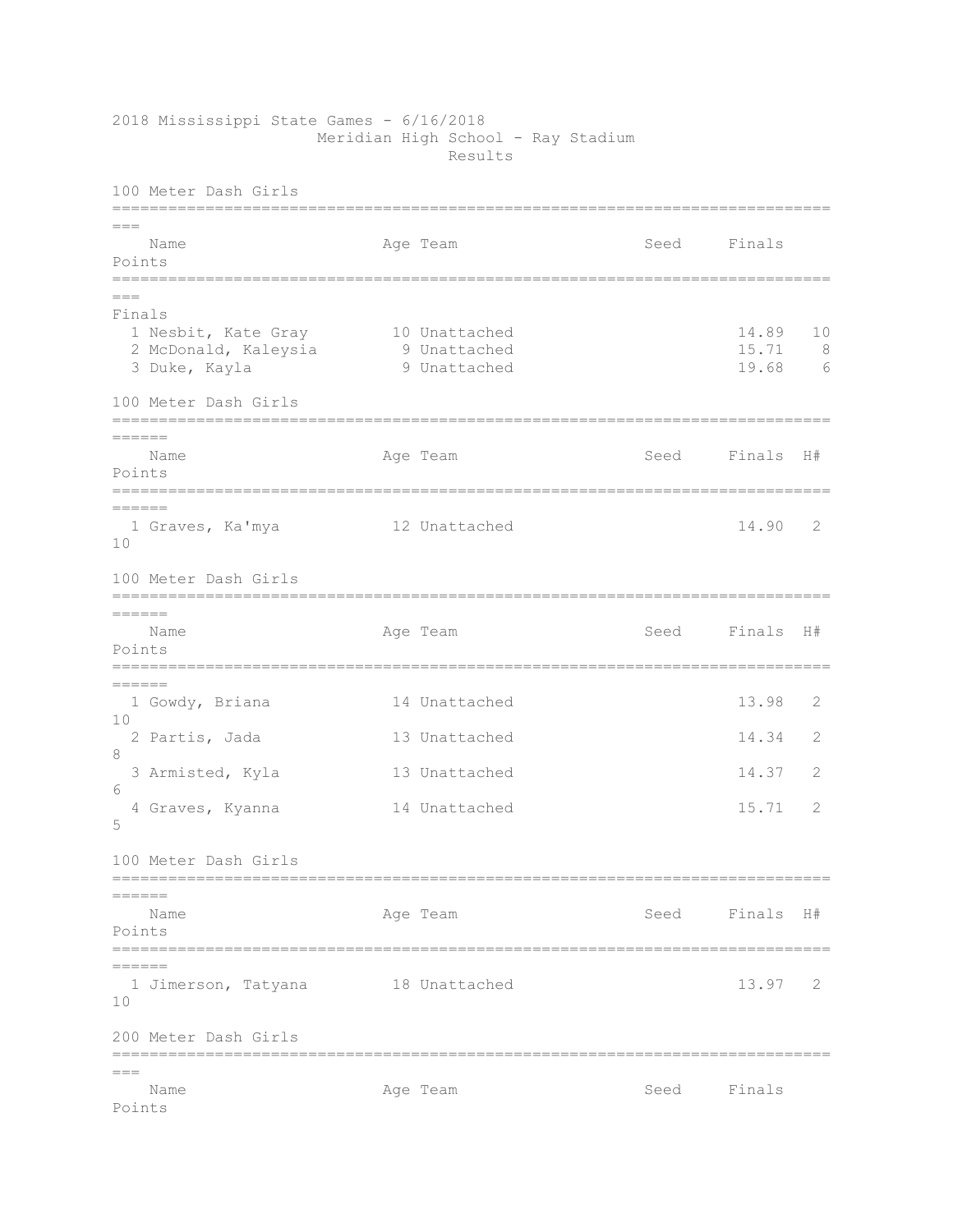=============================================================================  $=$ 1 Nesbit, Kate Gray 10 Unattached 19 1.80 10<br>2 McDonald, Kaleysia 31.80 9 Unattached 35.25 8 2 McDonald, Kaleysia 9 Unattached 35.25 8 3 Duke, Kayla 9 Unattached 46.21 6 200 Meter Dash Girls ============================================================================= ====== Name **Age Team Seed Finals H**# Points ============================================================================= ====== 1 Graves, Ka'mya 12 Unattached 31.03 2 10 200 Meter Dash Girls ============================================================================= ====== Name Age Team Seed Finals H# Points ============================================================================= ====== 1 Armisted, Kyla 13 Unattached 29.95 2 10 2 Graves, Kyanna 14 Unattached 32.73 2 8 200 Meter Dash Girls =============================================================================  $=$ Name **Age Team** Age Team Seed Finals H# Points ============================================================================= ====== 1 Batiste, Teknetra 15 Unattached 30.70 2 10 2 Muhammad, Viskiyya 15 Unattached 32.23 2 8 200 Meter Dash Girls ============================================================================= ====== Name **Age Team Seed Finals H**# Points ============================================================================= ====== 1 Mitchell, Tariona 17 Unattached 31.80 2 10 400 Meter Dash Girls =============================================================================  $=$ Name Age Team Seed Finals Points =============================================================================  $=$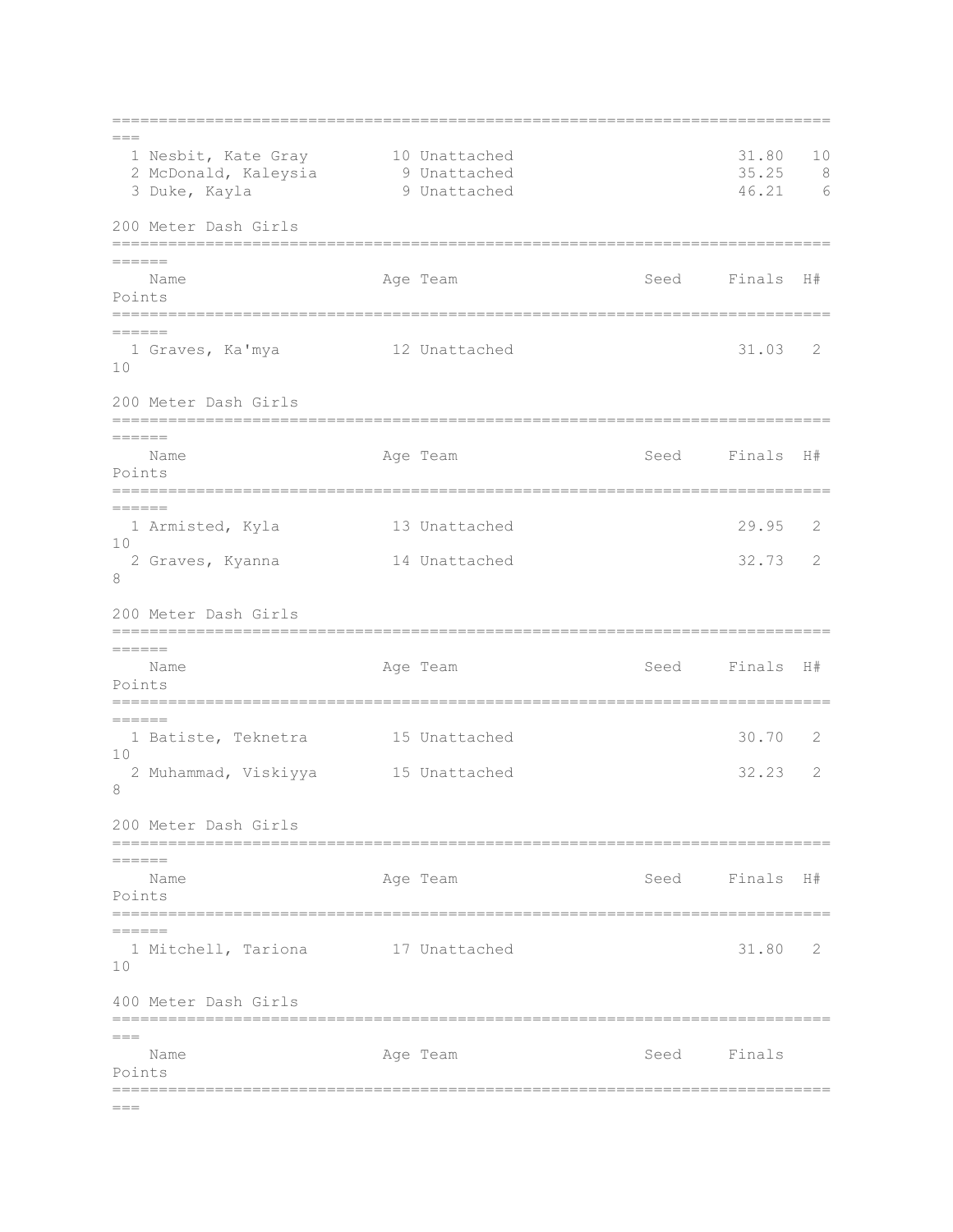| 1 McDonald, Kaleysia                                     | 9 Unattached  |      | 1:42.88     | 10 |
|----------------------------------------------------------|---------------|------|-------------|----|
| 400 Meter Dash Girls                                     |               |      |             |    |
| $===$                                                    |               |      |             |    |
| Name<br>Points                                           | Age Team      | Seed | Finals      |    |
| $== ==$<br>1 Graves, Ka'mya                              | 12 Unattached |      | 1:42.32     | 10 |
| 400 Meter Dash Girls                                     |               |      |             |    |
| $===$<br>Name<br>Points                                  | Age Team      | Seed | Finals      |    |
| $== ==$<br>1 Graves, Kyanna                              | 14 Unattached |      | 1:41.80     | 10 |
| 800 Meter Run Girls                                      |               |      |             |    |
| $== =$<br>Name<br>Points                                 | Age Team      | Seed | Finals      |    |
| $===$<br>1 Nunnally, Kara                                | 14 Unattached |      | 3:26.41     | 10 |
| 800 Meter Run Girls                                      |               |      |             |    |
| $===$<br>Name<br>Points                                  | Age Team      | Seed | Finals      |    |
| ---<br>1 Grant, Princess                                 | 15 Unattached |      | 3:00.27     | 10 |
| 1500 Meter Run Girls<br>-------------------------------- |               |      |             |    |
| $== =$<br>Name<br>Points                                 | Age Team      |      | Seed Finals |    |
| $= ==$<br>1 Grant, Princess                              | 15 Unattached |      | 6:30.30     | 10 |
| High Jump Girls<br>==================                    |               |      |             |    |
| $===$<br>Name<br>Points                                  | Age Team      | Seed | Finals      |    |
| $== ==$<br>1 Nunnally, Kara                              | 14 Unattached |      | $3 - 10.00$ | 10 |
| High Jump Girls                                          |               |      |             |    |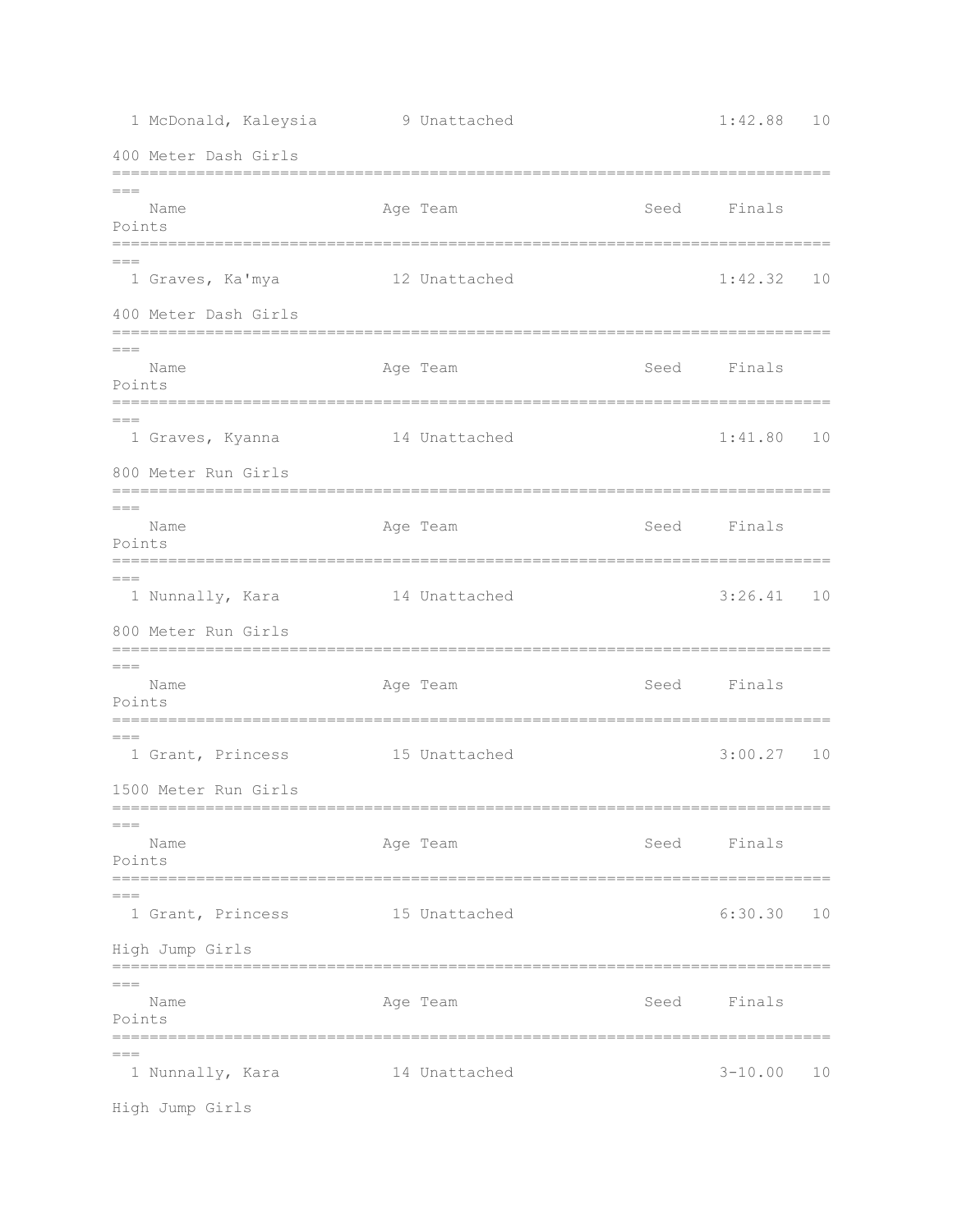=============================================================================  $---$ Name **Age Team** Age Team Seed Finals Points =============================================================================  $---$  1 Grant, Princess 15 Unattached 4-00.00 10 Long Jump Girls =============================================================================  $=$ Name **Age Team** Age Team Seed Finals Points =============================================================================  $---$  1 Houston, Gabrielle 14 Unattached 12-07.00 10 Long Jump Girls =============================================================================  $---$ Name Age Team Age Team Seed Finals Points ============================================================================= === 1 Batiste, Teknetra 15 Unattached 13-08.00 10 Long Jump Girls =============================================================================  $=$ Name **Age Team** Age Team Seed Finals Points =============================================================================  $=$  1 Jimerson, Tatyana 18 Unattached 15-07.00 10 2 Mitchell, Tariona 17 Unattached 11-08.00 8 Long Jump Girls =============================================================================  $=$ Name **Age Team** Age Team Seed Finals Points =============================================================================  $=$  1 Davis, Kylie 4 Unattached 5-02.00 10 2 Roberts, Baylei 3 Unattached 1-11.00 8 3 Hudson, Timdnae  $\begin{array}{ccc} 4 & \text{Unattached} & \text{on} & \text{1-06.00} & 6 \end{array}$ 100 Meter Dash Boys =============================================================================  $=$ Name **Age Team Seed Finals H**# Points =============================================================================  $=$  1 Moore, Jakuden 8 Unattached 15.69 3 10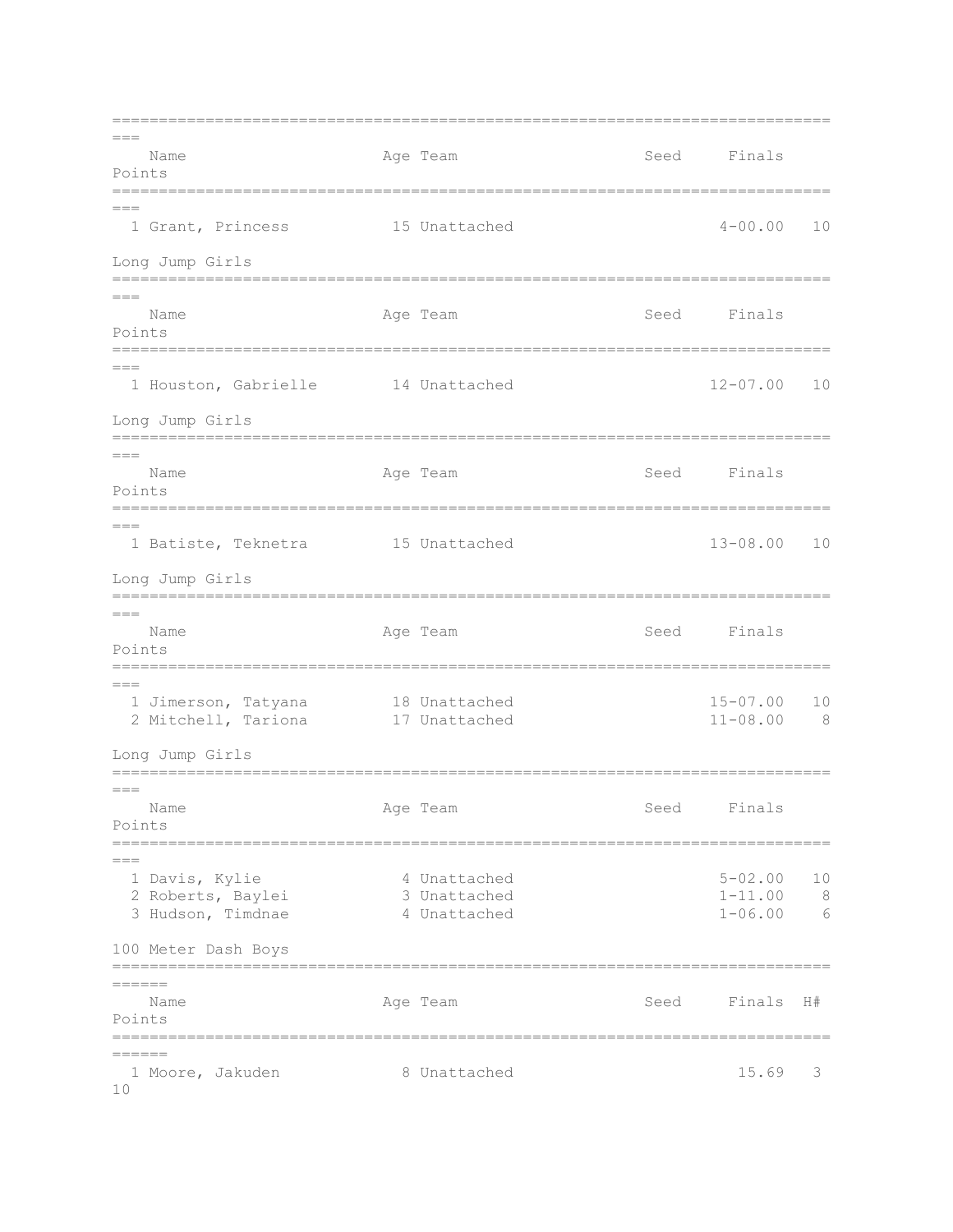| 8                                   | 2 Hill, Grant                                                                                | 8 Unattached                                                           |                | 18.06                   | 3           |
|-------------------------------------|----------------------------------------------------------------------------------------------|------------------------------------------------------------------------|----------------|-------------------------|-------------|
|                                     | 100 Meter Dash Boys                                                                          |                                                                        |                |                         |             |
| $=$ $=$ $=$ $=$ $=$<br>Points       | Name                                                                                         | Age Team                                                               | Seed           | Finals                  | H#          |
| $=$ $=$ $=$ $=$ $=$<br>10<br>8<br>6 | 1 Fields, Kelsey<br>2 Graves, Alrekus<br>3 Everwine, Luke<br>100 Meter Dash Boys             | 9 Unattached<br>10 Unattached<br>9 Unattached                          |                | 14.94<br>16.13<br>17.93 | 3<br>3<br>3 |
| $=$ $=$ $=$ $=$ $=$<br>Points       | Name                                                                                         | Age Team                                                               | Seed Finals    |                         | H#          |
| $=======$<br>10<br>8                | 1 Duke, Douglas<br>2 Hill, Daniel<br>100 Meter Dash Boys<br>================================ | 11 Unattached<br>12 Unattached<br>==================================== |                | 13.99<br>14.29          | 3<br>3      |
| $=======$<br>Points                 | Name                                                                                         | Age Team                                                               | Seed           | Finals                  | H#          |
| ======<br>10<br>8<br>6              | 1 Wade, Kemarie<br>2 Cooley, Darius<br>3 Menchion, Alexander                                 | 14 Unattached<br>13 Unattached<br>13 Unattached                        |                | 12.30<br>13.51<br>17.36 | 2<br>2<br>3 |
| $=$ $=$ $=$ $=$ $=$                 | 100 Meter Dash Boys<br>Name                                                                  | Age Team                                                               | Seed Finals H# |                         |             |
| Points<br>$=======$<br>10           | 1 Marshall, Jakarrius 15 Unattached                                                          |                                                                        |                | $14.04$ 2               |             |
| ======                              | 100 Meter Dash Boys<br>================================                                      |                                                                        |                |                         |             |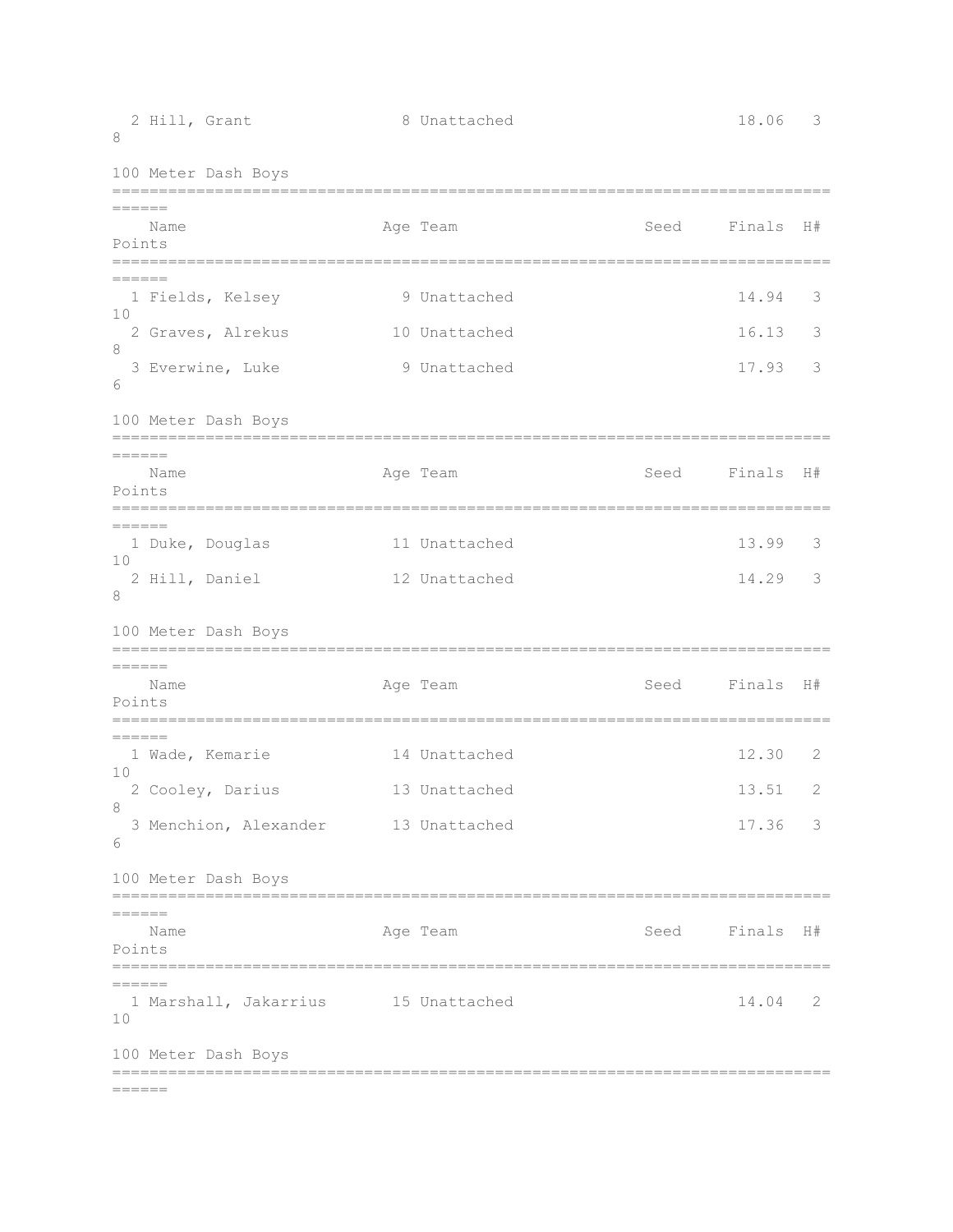| Points           | Name                                                       | Age Team                       | Seed | Finals         | H#      |
|------------------|------------------------------------------------------------|--------------------------------|------|----------------|---------|
| ======           |                                                            |                                |      |                |         |
| 10               | 1 Mosley, Kino                                             | 18 Unattached                  |      | 11.37          | 2       |
| 8                | 2 Hunter, Melendez                                         | 18 Unattached                  |      | 11.84          | 2       |
| 6                | 3 Brooks, Meko                                             | 17 Unattached                  |      | 11.87          | 2       |
| 5                | 4 Bester, Rashiem                                          | 17 Unattached                  |      | 12.28          | 2       |
|                  | 100 Meter Dash Boys                                        |                                |      |                |         |
| $===$<br>Points  | Name                                                       | Age Team                       | Seed | Finals         |         |
|                  | 1 Moffite, Darius                                          | 19 Unattached                  |      | 11.55          | 10      |
|                  | 100 Meter Dash Boys                                        |                                |      |                |         |
| $== =$<br>Points | Name                                                       | Age Team                       | Seed | Finals         |         |
| $== =$           | 1 Clark, Derick<br>2 Hosey, Shannon<br>100 Meter Dash Boys | 39 Unattached<br>39 Unattached |      | 11.41<br>14.17 | 10<br>8 |
| $===$            | =============                                              | ============================== |      |                |         |
| Points           | Name                                                       | Age Team                       | Seed | Finals         |         |
| $== ==$          | 1 Everwine, Chuck                                          | 46 Unattached                  |      | 14.24 10       |         |
|                  | 100 Meter Dash Boys                                        |                                |      |                |         |
| $===$<br>Points  | Name                                                       | Age Team                       | Seed | Finals         |         |
| $===$            | 1 Wright, Micheal                                          | 51 Unattached                  |      | 54.78          | 10      |
|                  | 100 Meter Dash Boys                                        | ===================            |      |                |         |
| $===$<br>Points  | Name                                                       | Age Team                       | Seed | Finals         |         |
| $===$            |                                                            |                                |      |                |         |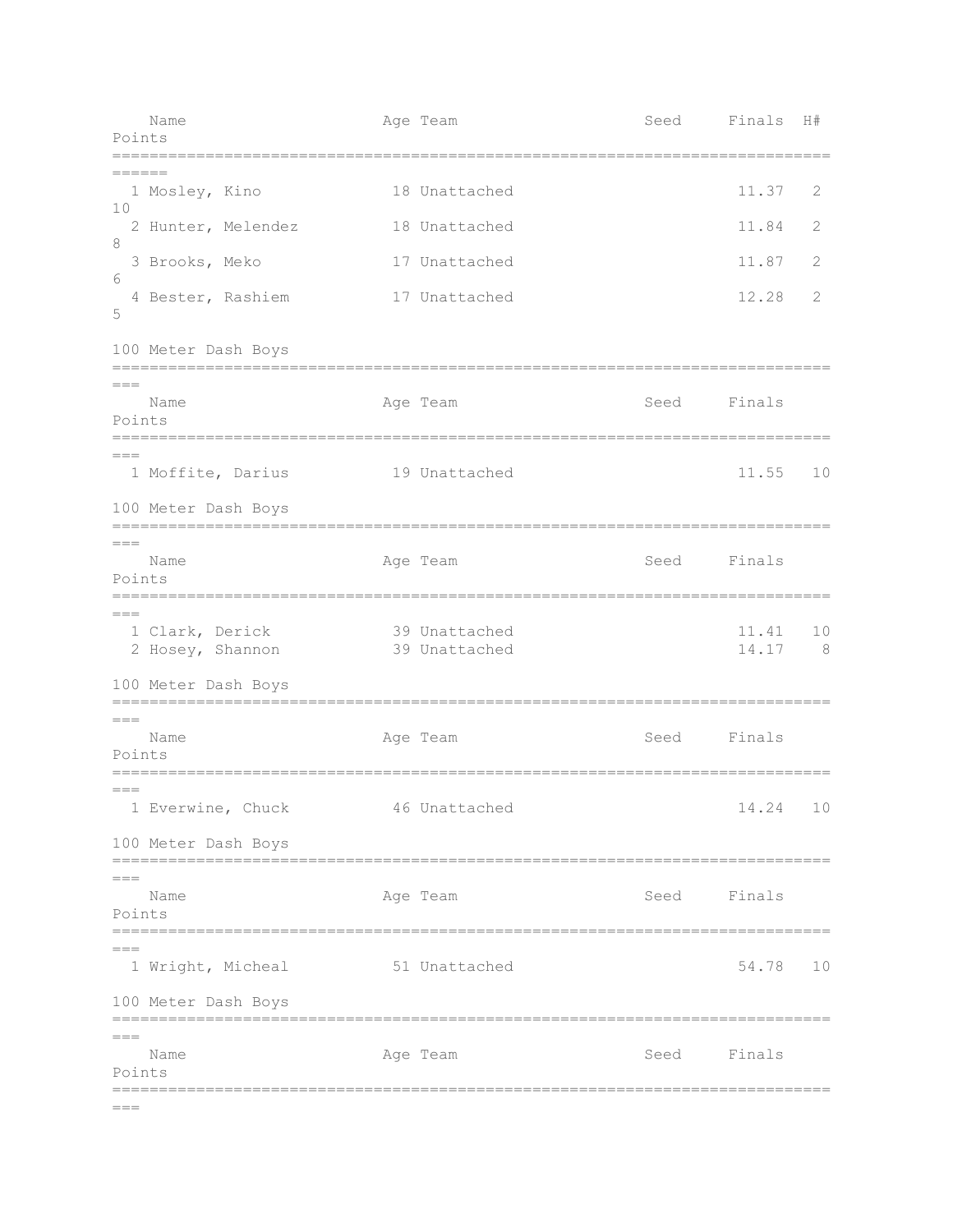|                           | 1 Gildea, Ray<br>2 Greer, D.C.                         | 65 Unattached<br>71 Unattached          |      | 19.74<br>28.28 | 10<br>8 |
|---------------------------|--------------------------------------------------------|-----------------------------------------|------|----------------|---------|
|                           | 200 Meter Dash Boys                                    |                                         |      |                |         |
| $---$<br>Points           | Name                                                   | Age Team                                | Seed | Finals         |         |
| $---$                     | 1 Moore, Jakuden<br>2 Hill, Grant                      | 8 Unattached<br>8 Unattached            |      | 37.05<br>37.39 | 10<br>8 |
|                           | 200 Meter Dash Boys                                    |                                         |      |                |         |
| ===<br>Points             | Name                                                   | Age Team                                | Seed | Finals         |         |
| $== ==$                   | 1 Graves, Alrekus<br>2 Everwine, Luke                  | 10 Unattached<br>9 Unattached           |      | 32.03<br>40.22 | 10<br>8 |
|                           | 200 Meter Dash Boys                                    |                                         |      |                |         |
| $===$<br>Points           | Name                                                   | Age Team                                | Seed | Finals         |         |
| $=$ $=$ $=$               | 1 Hill, Daniel<br>2 Duke, Douglas                      | 12 Unattached<br>11 Unattached          |      | 28.69<br>34.87 | 10<br>8 |
|                           | 200 Meter Dash Boys<br>=============================== |                                         |      |                |         |
| $===$<br>Points           | Name                                                   | Age Team                                | Seed | Finals         |         |
| $== =$                    | 1 Cooley, Darius                                       | ----------------------<br>13 Unattached |      | 28.39          | 10      |
|                           | 200 Meter Dash Boys                                    |                                         |      |                |         |
| ======<br>Points          | Name                                                   | Age Team                                | Seed | Finals H#      |         |
| $=$ $=$ $=$ $=$ $=$<br>10 | 1 Hunter, Melendez                                     | 18 Unattached                           |      | 25.03          | 2       |
| 8                         | 2 Rutherfod, Joseph                                    | 18 Unattached                           |      | 26.03          | 2       |
| 6                         | 3 Carter, Zachary                                      | 17 Unattached                           |      | 29.03          | 2       |
|                           | 200 Meter Dash Boys                                    |                                         |      |                |         |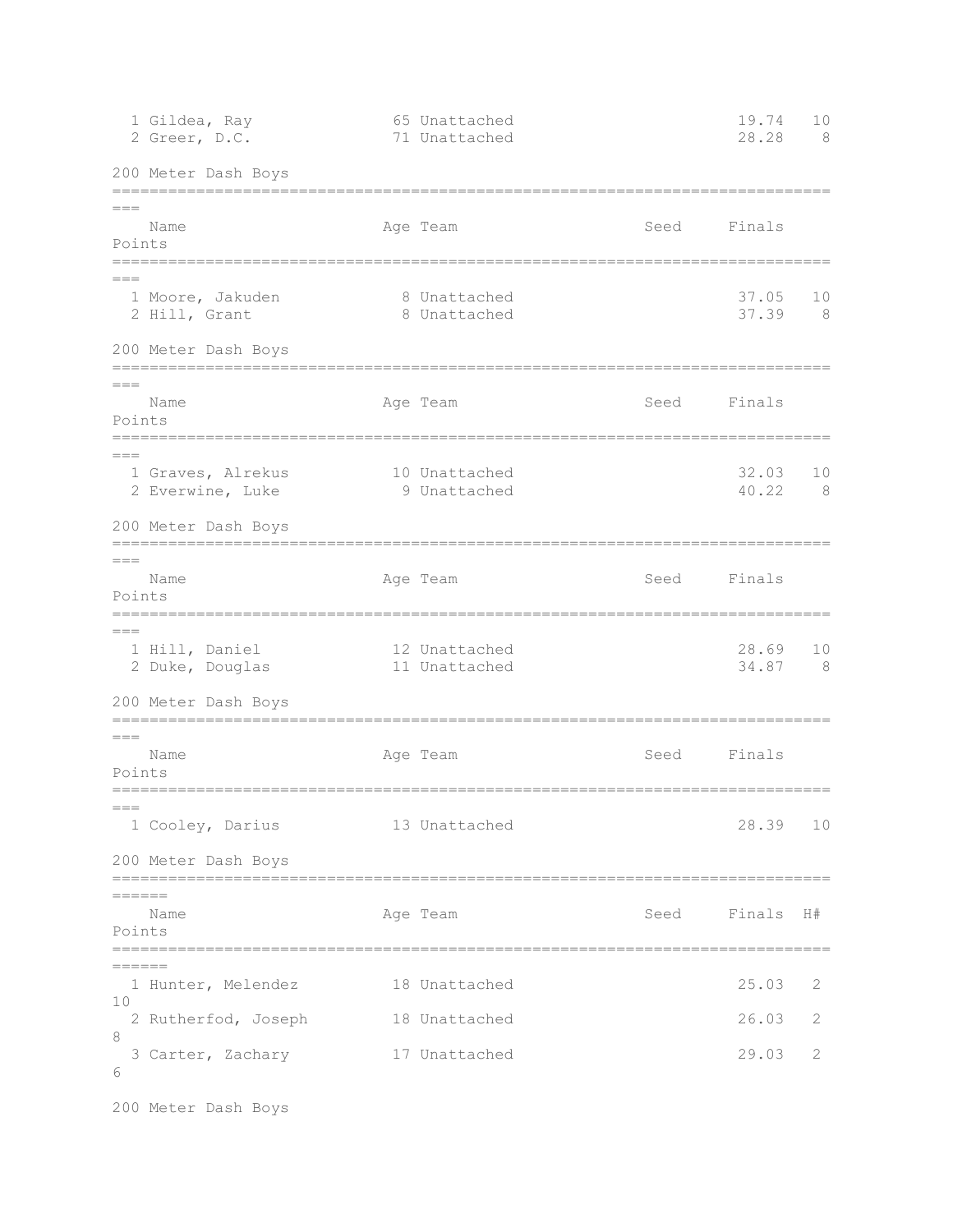=============================================================================  $=$ Name Age Team Seed Finals H# Points ============================================================================= ====== 1 Garner, LaQuintin 26 Unattached 23.02 2 10 200 Meter Dash Boys =============================================================================  $=$ Name **Age Team Seed Finals H**# Points ============================================================================= ====== 1 Everwine, Chuck 46 Unattached 30.43 2 10 200 Meter Dash Boys ============================================================================= ====== Name **Age Team** Age Team Seed Finals H# Points ============================================================================= ====== 1 Gaines, Donald 61 Unattached 40.66 2  $1<sub>0</sub>$ 2 Gildea, Ray 65 Unattached 50.92 2 8 400 Meter Dash Boys =============================================================================  $=-$ Name Age Team Age Team Seed Finals Points ============================================================================= === 1 Moore, Jakuden 8 Unattached 1:26.37 10 2 Hill, Grant 2 8 Unattached 1:35.08 8 3 Mosley, Kingston 6 Unattached 2:17.21 6 400 Meter Dash Boys ============================================================================= === Name **Age Team** Age Team Seed Finals Points ============================================================================= === 1 Graves, Alrekus 10 Unattached 1:20.40 10 400 Meter Dash Boys =============================================================================  $=$ Name **Age Team** Age Team Seed Finals Points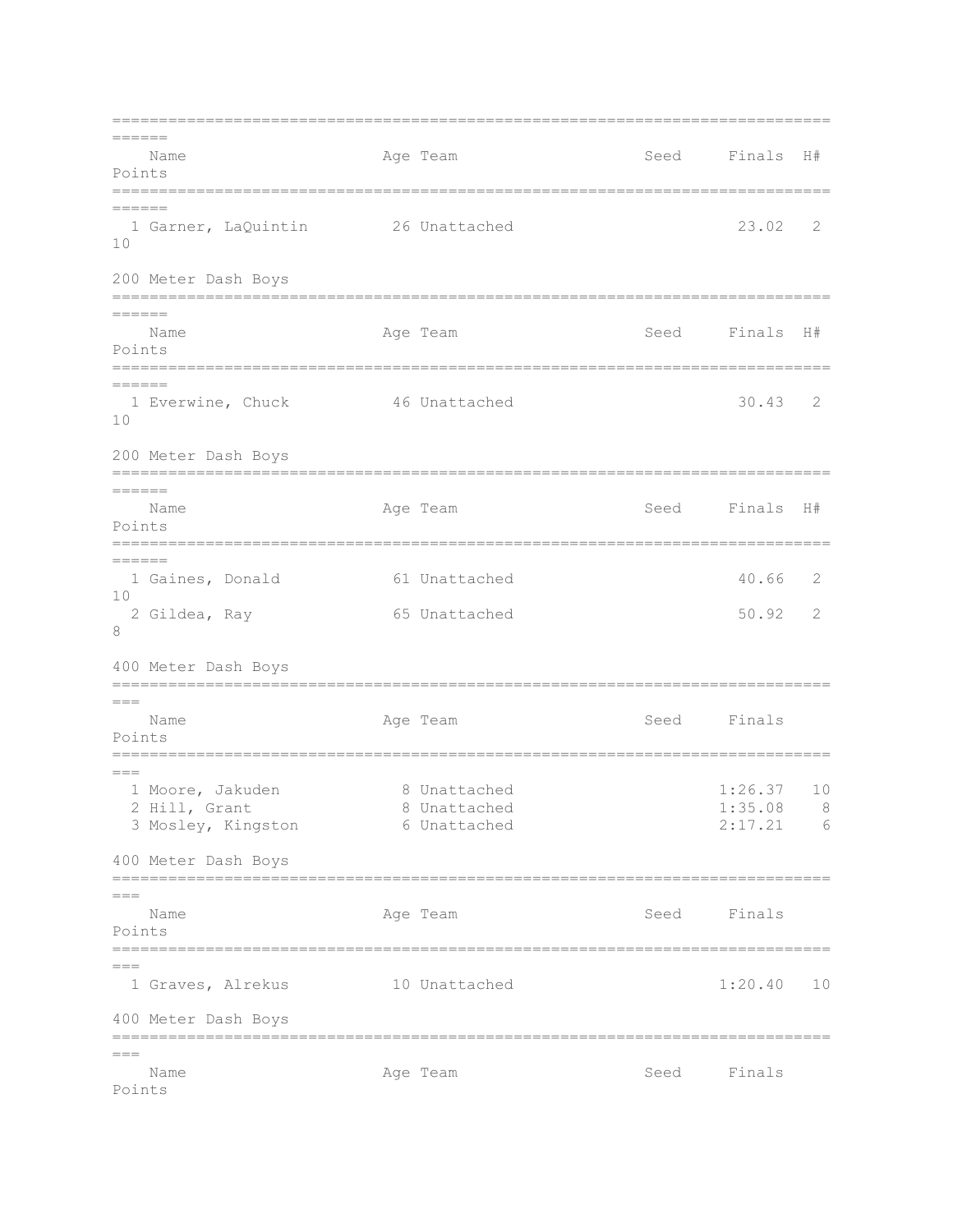=============================================================================  $=$ 1 Hill, Daniel 12 Unattached 1:06.80 10 2 Hill, Dane 11 Unattached 1:22.94 8 400 Meter Dash Boys =============================================================================  $==-$ Name Age Team Seed Finals Points =============================================================================  $=$  1 Cooley, Darius 13 Unattached 1:09.36 10 2 Menchion, Alexander 13 Unattached 1:13.53 8 400 Meter Dash Boys ============================================================================= ====== Name **Age Team** Age Team Seed Finals H# Points ============================================================================= ====== 1 Rutherfod, Joseph 18 Unattached 54.21 2 10 2 Bennett, Anthony 17 Unattached 56.70 2 8 3 Brown, Brandon 17 Unattached 1:00.97 2  $6\overline{6}$  4 Carter, Zachary 17 Unattached 1:01.88 2 5 400 Meter Dash Boys ============================================================================= ====== Name **Age Team** Age Team Seed Finals H# Points ============================================================================= ====== 1 Moffite, Darius 19 Unattached 51.37 2 10 400 Meter Dash Boys =============================================================================  $=$ Name **Age Team** Age Team Seed Finals H# Points =============================================================================  $=$  1 Gildea, Ray 65 Unattached 1:46.12 2 10 800 Meter Run Boys =============================================================================  $=$ Name **Age Team** Age Team Seed Finals Points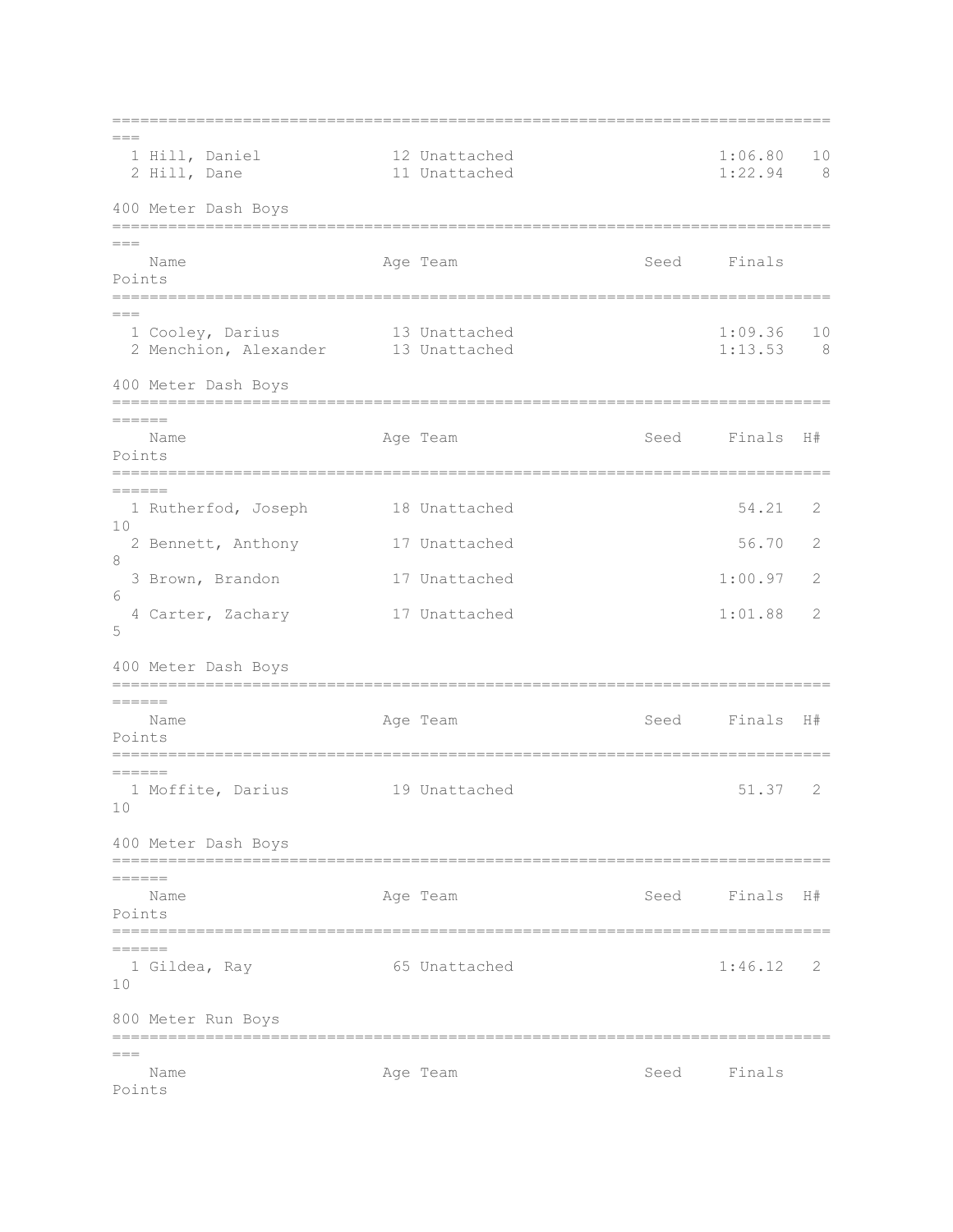=============================================================================  $---$ 1 Hill, Dane 11 Unattached 4:28.53 10 800 Meter Run Boys ============================================================================= === Name **Age Team** Age Team Seed Finals Points =============================================================================  $=$  1 Brown, Alex 17 Unattached 2:43.94 10 2 Bennett, Anthony 17 Unattached 3:08.67 8 800 Meter Run Boys =============================================================================  $=-$ Name **Age Team** Age Team Seed Finals Points ============================================================================= === 1 Gildea, Ray 65 Unattached 6:01.05 10 1500 Meter Run Boys =============================================================================  $=$ Name **Age Team** Age Team Seed Finals Points =============================================================================  $---$  1 Carter, Zachary 17 Unattached 5:38.70 10 1500 Meter Run Boys =============================================================================  $=$ Name Age Team Seed Finals Points =============================================================================  $=$  1 Gildea, Ray 65 Unattached 9:42.12 10 100 Meter Hurdles Boys =============================================================================  $=$ Name **Age Team** Age Team Seed Finals Points =============================================================================  $=$  1 Hill, Daniel 12 Unattached 20.78 10 110 Meter Hurdles Boys =============================================================================  $=$ Name Age Team Seed Finals Points =============================================================================  $=$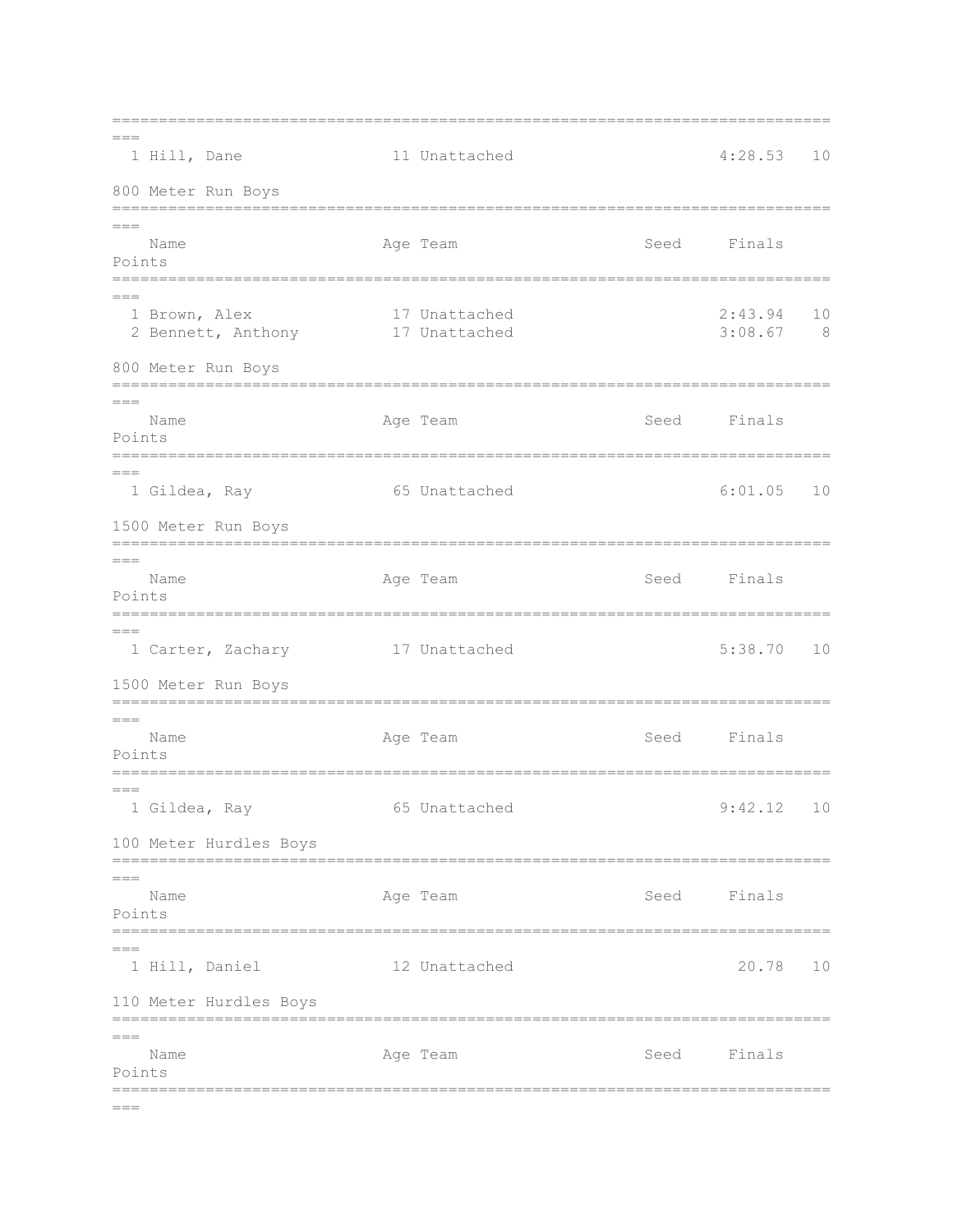| 1 Brooks, Meko<br>2 Bester, Rashiem                                                                   | 17 Unattached<br>17 Unattached                               |      | 20.53<br>20.86                                            | 10<br>- 8                  |
|-------------------------------------------------------------------------------------------------------|--------------------------------------------------------------|------|-----------------------------------------------------------|----------------------------|
| 110 Meter Hurdles Boys                                                                                |                                                              |      |                                                           |                            |
| $===$<br>Name<br>Points<br>========                                                                   | Age Team                                                     | Seed | Finals                                                    |                            |
| $== =$<br>1 Moffite, Darius<br>2 Portis Jr., Jontae                                                   | 19 Unattached<br>19 Unattached                               |      | 16.57<br>16.62                                            | 10<br>- 8                  |
| High Jump Boys<br>=================                                                                   |                                                              |      |                                                           |                            |
| $== ==$<br>Name<br>Points                                                                             | Age Team                                                     | Seed | Finals                                                    |                            |
| $== =$<br>1 Turner, Tito<br>2 Brooks, Meko                                                            | 17 Unattached<br>17 Unattached                               |      | $6 - 04.00$<br>$5 - 02.00$                                | 10<br>- 8                  |
| High Jump Boys                                                                                        |                                                              |      |                                                           |                            |
| $== =$<br>Name<br>Points                                                                              | Age Team                                                     | Seed | Finals                                                    |                            |
| ==========================<br>$===$<br>1 Moffite, Darius                                              | 19 Unattached                                                |      | $5 - 02.00$                                               | 10                         |
| High Jump Boys<br>==================                                                                  |                                                              |      |                                                           |                            |
| $===$<br>Name<br>Points                                                                               | Age Team                                                     | Seed | Finals                                                    |                            |
| $== =$<br>-- Hosey, Shannon                                                                           | 39 Unattached                                                |      | NH                                                        |                            |
| Long Jump Boys                                                                                        |                                                              |      |                                                           |                            |
| $===$<br>Name<br>Points                                                                               | Age Team                                                     | Seed | Finals                                                    |                            |
| $===$<br>1 Hill, Grant<br>2 Grant, Brycen<br>3 Mosley, Kingston<br>4 Boston, Travis<br>Long Jump Boys | 8 Unattached<br>7 Unattached<br>6 Unattached<br>6 Unattached |      | $10 - 02.00$<br>$7 - 05.00$<br>$5 - 03.00$<br>$4 - 00.00$ | 10<br>8<br>$\epsilon$<br>5 |
|                                                                                                       |                                                              |      |                                                           |                            |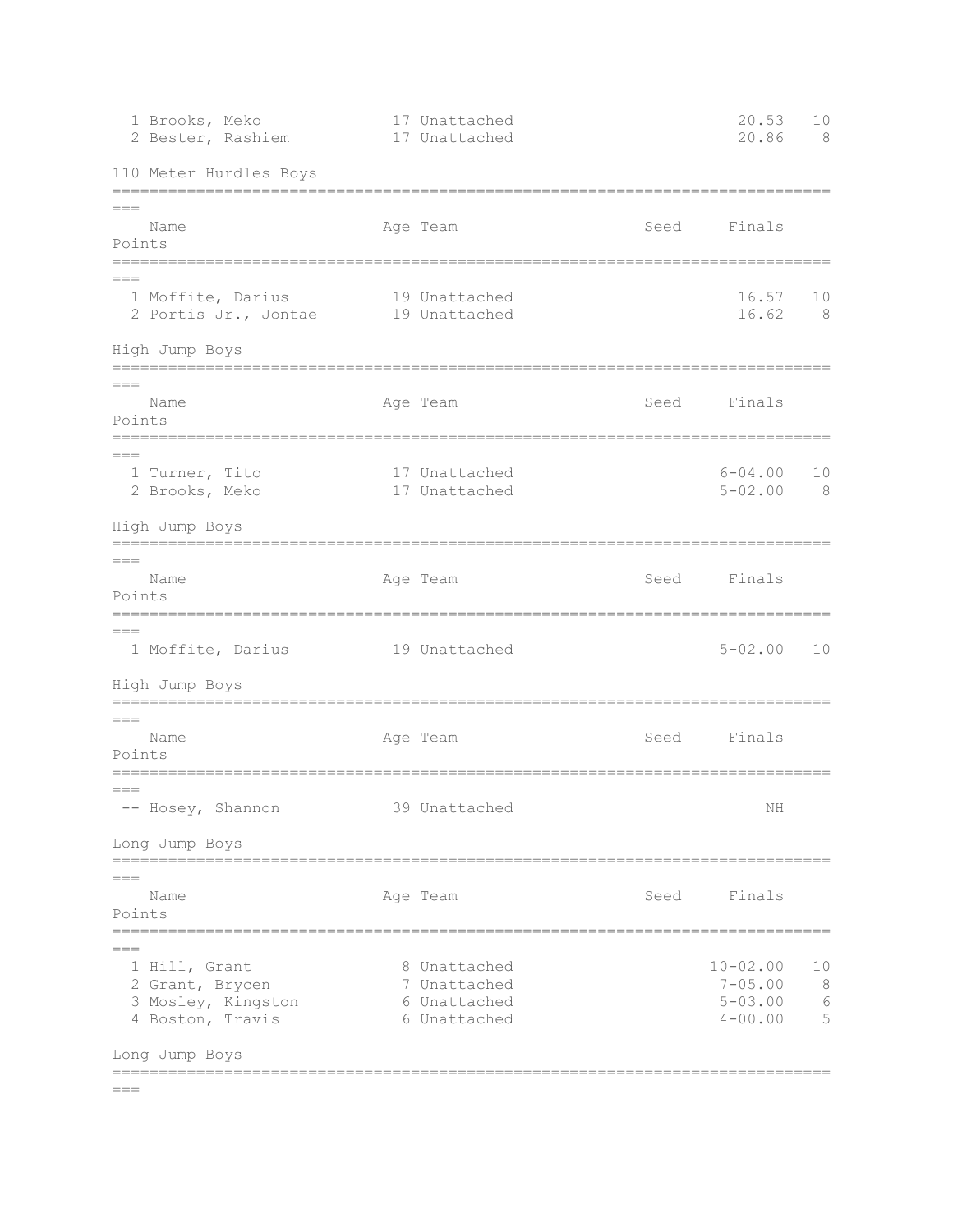Name Age Team Age Team Seed Finals Points =============================================================================  $=$  1 Hill, Daniel 12 Unattached 13-10.00 10 2 Duke, Douglas 11 Unattached 13-00.00 8 Long Jump Boys =============================================================================  $---$ Name **Age Team** Age Team Seed Finals Points ============================================================================= === 1 Menchion, Alexander 13 Unattached 14-00.00 10 Long Jump Boys =============================================================================  $---$ Name **Age Team** Age Team Seed Finals Points =============================================================================  $=$  1 Marshall, Jakarrius 15 Unattached 9-07.00 10 Long Jump Boys =============================================================================  $=$ Name Age Team Age Team Seed Finals Points =============================================================================  $=$  1 Bester, Rashiem 17 Unattached 20-07.00 10 2 Brooks, Meko 17 Unattached 20-05.00 8 3 Carter, Zachary 17 Unattached 17-11.00 6 Long Jump Boys =============================================================================  $=$ Name **Age Team** Age Team Seed Finals Points =============================================================================  $---$  1 Moffite, Darius 19 Unattached 22-06.00 10 Long Jump Boys =============================================================================  $=$ Name **Age Team** Age Team Seed Finals Points =============================================================================  $=$  1 Hosey, Shannon 39 Unattached 15-07.00 10 Long Jump Boys =============================================================================  $=$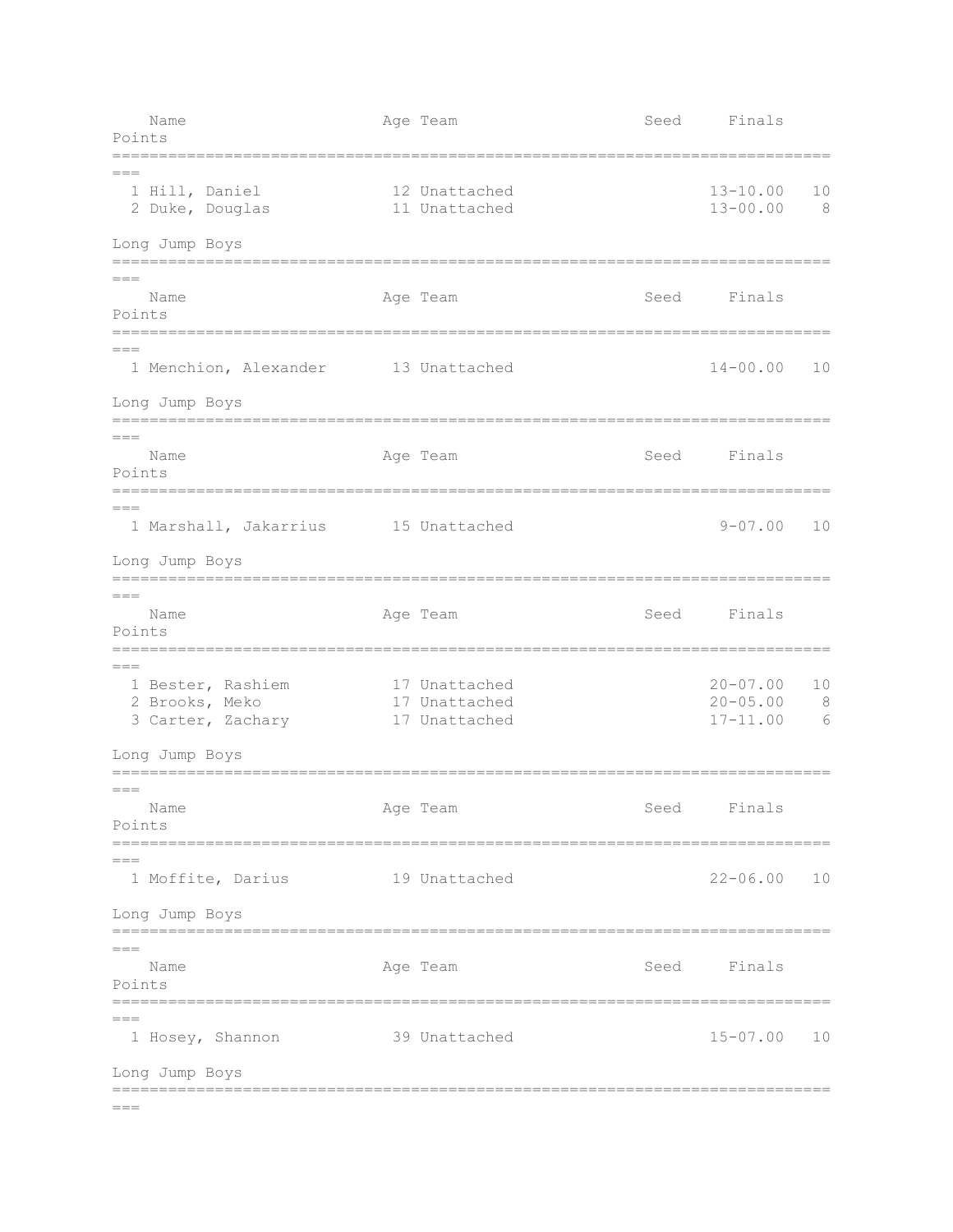| Name<br>Points                                                                        | Age Team                                        | Seed | Finals                             |           |
|---------------------------------------------------------------------------------------|-------------------------------------------------|------|------------------------------------|-----------|
| $== =$<br>1 Wright, Micheal                                                           | 51 Unattached                                   |      | $13 - 06.00$                       | 10        |
| Long Jump Boys                                                                        |                                                 |      |                                    |           |
| $== =$<br>Name<br>Points<br>=======================                                   | Age Team                                        | Seed | Finals                             |           |
| $== =$<br>1 Walker, Rylan                                                             | 5 Unattached                                    |      | $4 - 09.00$                        | 10        |
| Triple Jump Boys                                                                      |                                                 |      |                                    |           |
| $=$ $=$<br>Name<br>Points                                                             | Age Team                                        | Seed | Finals                             |           |
| $===$<br>1 Bester, Rashiem<br>2 Boston, Jakobe<br>-- Mosley, Kino<br>Triple Jump Boys | 17 Unattached<br>17 Unattached<br>18 Unattached |      | $37 - 09.00$<br>$35 - 10.00$<br>ND | 10<br>8   |
|                                                                                       |                                                 |      |                                    |           |
| $== =$<br>Name<br>Points                                                              | Age Team                                        | Seed | Finals                             |           |
| $== =$<br>1 Moffite, Darius                                                           | 19 Unattached                                   |      | $46 - 04.00$                       | 10        |
| Shot Put Boys                                                                         |                                                 |      |                                    |           |
| $== ==$<br>Name<br>Points                                                             | Age Team                                        | Seed | Finals                             |           |
| $===$<br>1 Danner, Hugh                                                               | 15 Unattached                                   |      | $47 - 10.00$                       | 10        |
| Shot Put Boys                                                                         |                                                 |      |                                    |           |
| $== =$<br>Name<br>Points                                                              | Age Team                                        |      | Seed Finals                        |           |
| $===$<br>1 Cosby, Shaun<br>2 Lee, Anton                                               | 17 Unattached<br>18 Unattached                  |      | $41 - 10.00$<br>$41 - 03.00$       | 10<br>- 8 |
| Shot Put Boys                                                                         |                                                 |      |                                    |           |
| $== =$                                                                                |                                                 |      |                                    |           |